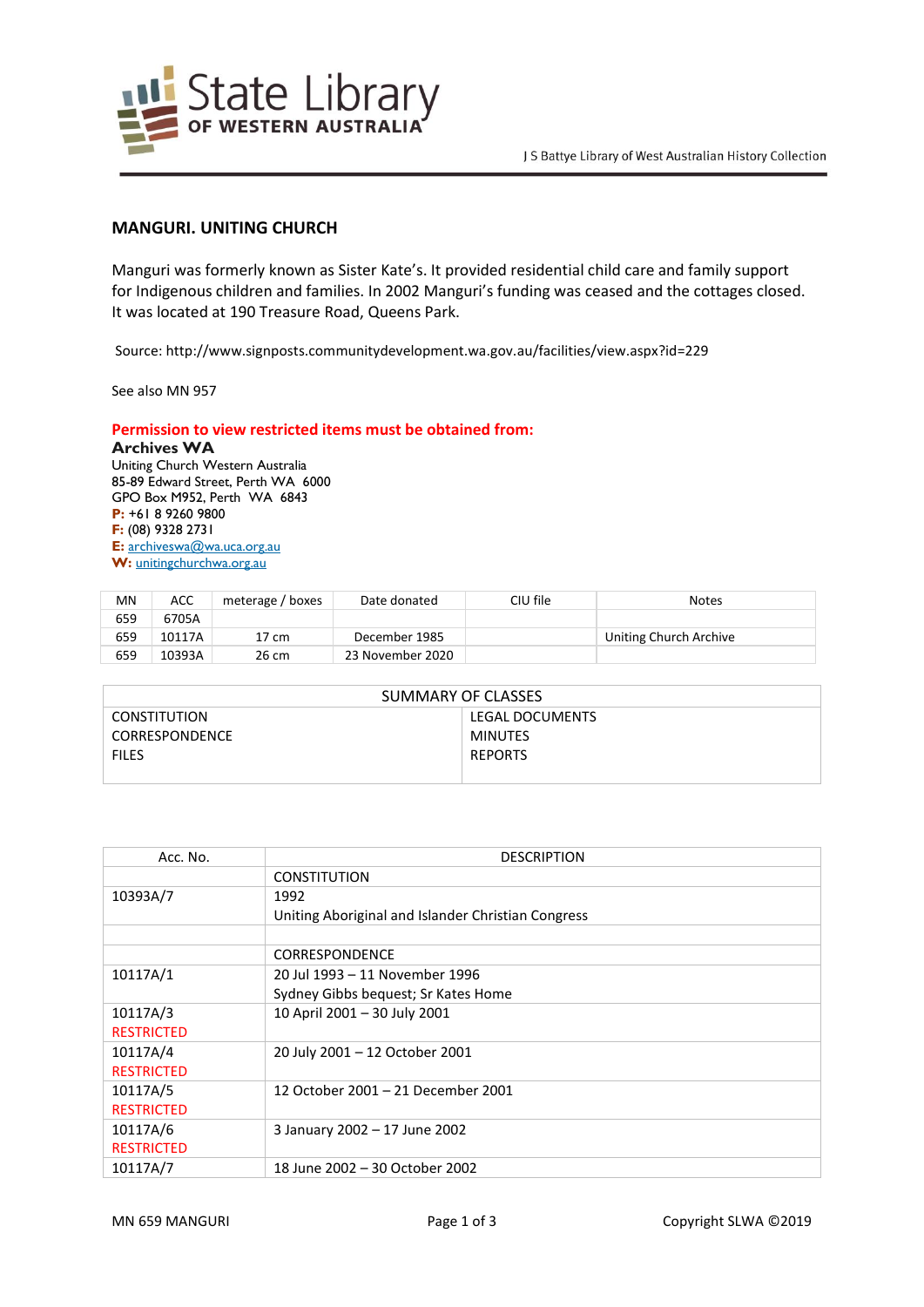

J S Battye Library of West Australian History Collection

| Acc. No.               | <b>DESCRIPTION</b>                                    |
|------------------------|-------------------------------------------------------|
| <b>RESTRICTED</b>      |                                                       |
| 10117A/8               | 12 November 2002 - 17 December 2002                   |
| <b>RESTRICTED</b>      |                                                       |
| 10117A/9               | 20 February 2003 - 28 October 2003                    |
| <b>RESTRICTED</b>      |                                                       |
| 10393A/1               | 22 September 1992 - 9 March 1999                      |
|                        | UAICC (WA) / Manguri                                  |
|                        | Development of Sr Kates                               |
| 10393A/2               | 26 February 1999 - 24 August 1999                     |
| 10393A/3               | 16 August 1999 - 23 December 1999                     |
| 10393A/4               | 7 October 1999 - 13 September 2000                    |
|                        | Gibbs bequest                                         |
| 10393A/5               | 23 July 1999 - 4 February 2004                        |
|                        | Community service and administration                  |
| 10393A/6               | 26 March 2001 - 4 august 2001                         |
| <b>RESTRICTED</b>      | Insurance matters                                     |
|                        | Name 'Manguri' and symbol                             |
| 10393A/8               | 6 June 1991 - 28 April 1998                           |
|                        | Manguri - UAICC                                       |
| 10393A/9               | 26 May 1998 - 10 December 1999                        |
|                        | Manguri - UAICC                                       |
|                        | 23 July 1996 - 16 June 1999                           |
| 10393A/10<br>10393A/11 | 18 June 1999 - 10 March 2000                          |
|                        |                                                       |
| 10393A/12              | 10 March 2000 - 15 May 2001                           |
| <b>RESTRICTED</b>      |                                                       |
| 10393A/13              | 19 October 1998 - 7 May 2000                          |
| 10393A/14              | 8 November 1999 - 28 March 2001                       |
| <b>RESTRICTED</b>      | Correspondence; history of Manguri                    |
|                        |                                                       |
|                        | <b>FILES</b>                                          |
| 6705A/20               | 7 Oct 1991 - 30 Nov 1991                              |
|                        | Manguri Planning Day                                  |
| 6705A/21               | Oct 1990 - Aug 1991                                   |
|                        | Manguri - New Directions Research, Vol 1              |
| 6705A/22               | 27 Apr 1988 - 14 Sep 1992                             |
|                        | Manguri Property Development                          |
| 6705A/23               | N d - 18 May 1992                                     |
|                        | Manguri Property Development                          |
| 6705A/24               | 31 May 1990 - 26 Sep 1990                             |
|                        | Manguri - Review of Operations                        |
| 6705A/25               | 2 Feb 1987 - 4 Aug 1987                               |
| <b>RESTRICTED</b>      | Sister Kate's - Appointment of Director               |
| 6705A/26               | 27 Nov 1991 - 16 Dec 1991                             |
|                        | <b>Manguri Financial Matters</b>                      |
|                        |                                                       |
|                        | <b>LEGAL DOCUMENTS</b>                                |
| 10117A/1               | N.d. By laws for Treasurer Road UC community services |
|                        |                                                       |
|                        | <b>MINUTES</b>                                        |
| 10117A/10              | 23 June 2001 - 4 August 2001                          |
| <b>RESTRICTED</b>      | Inaugural meetings, Sister Kate's                     |
| 6705A/59               | 6 Mar 1990 - n d                                      |
|                        | Manguri Task Force                                    |
|                        |                                                       |